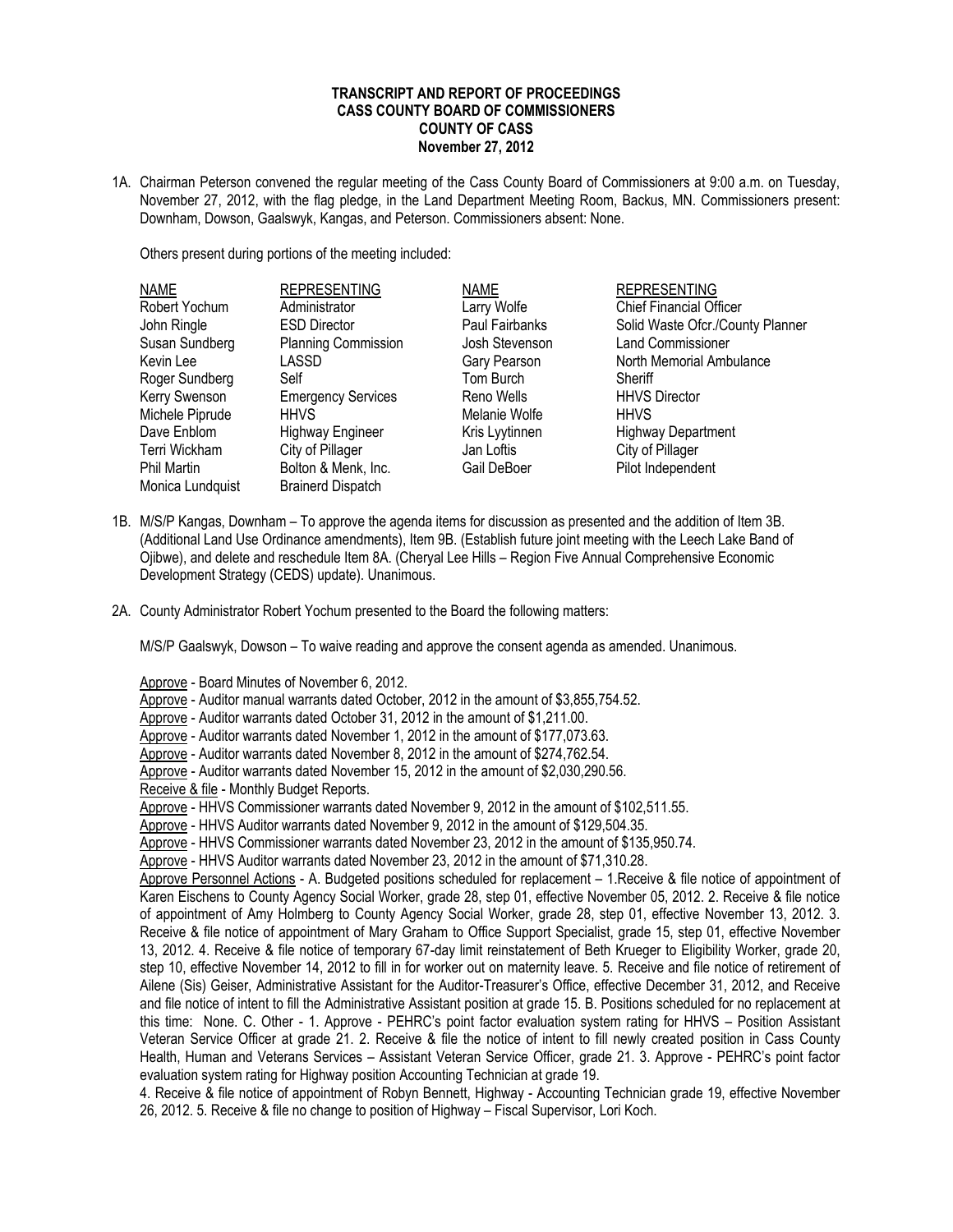Approve licenses – Tobacco - DJ's Liquor Outlet - Joseph Karst, Powers; Outing Station-Roosevelt Lake properties, Inc, Crooked Lake; MacHart's Landing-Earl MacHart, Federal Dam; Lake Country Grocery & Liquor-Sara Smith, Crooked Lake. On Sale 3.2 Beer - Ski Gull - Ski Gull, Inc, Fairview. Off Sale 3.2 Beer - Beckers Resort - Holter Holiday, LLC, Unorganized. On & Off Sale 3.2 Beer - Agency Bay Lodge-Sharon Palmer,Turtle Lake.

Receive & file - Auditor -Treasurer's Interest Income Report for October 2012.

Receive & file - October 2012 Cass County EDC Activity Report.

Approve - 2012 Emergency Management Grant (EMPG) in the amount of \$39,998.00 from the MN Department of Public Safety (CFDA 97.042).

Approve - Bid specifications for annual printing & publishing for year 2013.

Approve - Out-of-state travel for Merilee Payne- Nurse-Family Partnership Unit 2 Training on January 7-11, 2013 in Denver CO.

Approve - Resolution No. 57-12 on Gary Vosberg's repurchase of Parcel ID#24-385-0022 in Section 17 of May Township.

Commissioner Gaalswyk offered Resolution No. 57-12 and moved its adoption, Commissioner Dowson seconded:

Be it resolved that the Cass County Board of Commissioners hereby approves the repurchase of Parcel #24-385-0022, Tract 1 - That part of Outlot B, Blowers Shady Shores, Cass County, Minnesota, described as follows: Commencing at the southwest corner of said Outlot B; thence north 04 degrees 40 minutes 09 seconds west, assumed bearing along the west line thereof, 1779.16 feet; thence south 52 degrees 49 minutes 58 seconds east 299.98 feet to the point of beginning of the tract to be herein described; thence north 35 degrees 58 minutes 24 seconds east 309.94 feet; thence south 47 degrees 15 minutes 16 seconds east 625.53 feet, more or less, to the shoreline of the Crow Wing River; thence southwesterly along said shoreline to its intersection with a line bearing south 52 degrees 49 minutes 58 seconds east from the point of beginning thence; north 52 degrees 49minutes 58 seconds west 594.51 feet, more or less, to the point of beginning.

The repurchase to Gary Vosberg, is authorized for payment of \$5,747.92 for past and current taxes and fees in accordance with the application and subject to deed approval.

Resolution No. 57-12 was adopted by majority vote: Ayes: Downham, Dowson, Gaalswyk, Kangas, Peterson. Nays: None.

Approve - Agreement with Pequot Lakes Physical therapy Services from January 1, 2013 through December 31, 2013. Receive & file - 2012 election statistics.

Approve - Bid award on Cass County Sheriff's Office Hazard Mitigation Plan Update

| Bidder                             | <b>Bid Amount</b> |
|------------------------------------|-------------------|
| Region Five Development Commission | \$26,250.00       |
| Integrated Solutions Consulting    | \$25,120.00       |

M/S/P Gaalswyk, Dowson - To accept the apparent low bid of Integrated Solutions Consulting in the amount of \$25,120.00 to update Cass County's Sheriff Office Hazard Mitigation Plan. Unanimous.

3A. ESD Director John Ringle, and Planning Commission member Susan Sundberg presented the Planning Commissions' recommendations to amend Cass County Land Use Ordinance No. 2005-01, Environmental Definitions Ordinance No. 2007-04, and Subdivision & Platting Ordinance No. 2009-02. County Planner Paul Fairbanks reported that the Planning Commission has conducted the 1st reading of the Ordinance amendments in accordance with the Cass County Board Business Rules (Rule 14. Ordinances Procedure - adopted by Resolution No. 01-12). Director Ringle explained the distribution and publication plan of the proposed amendments.

M/S/P Downham, Kangas – To receive and file the recommendations of the Planning Commission as presented and further, to schedule a 2nd public hearing for consideration of amendments to Cass County Land Use Ordinance No. 2005-01, Environmental Definitions Ordinance No. 2007-04, and Subdivision & Platting Ordinance No. 2009-02 on Tuesday, December 18, 2012 during the regular Cass County Board of Commissioners Board Meeting, beginning at 10:00 a.m., Commissioners Board Room, Crtse, Walker, MN. Unanimous.

County Planner Paul Fairbanks requested consideration of two additional Land Use Ordinance revisions - Section 903.2 renaming the Urban Growth land use zone to Municipal Growth and Section 1126.1 Structure Setbacks standardizing setbacks for structures at 20 feet from roadways (currently 50 feet from the right-of-way of a county or state roadway).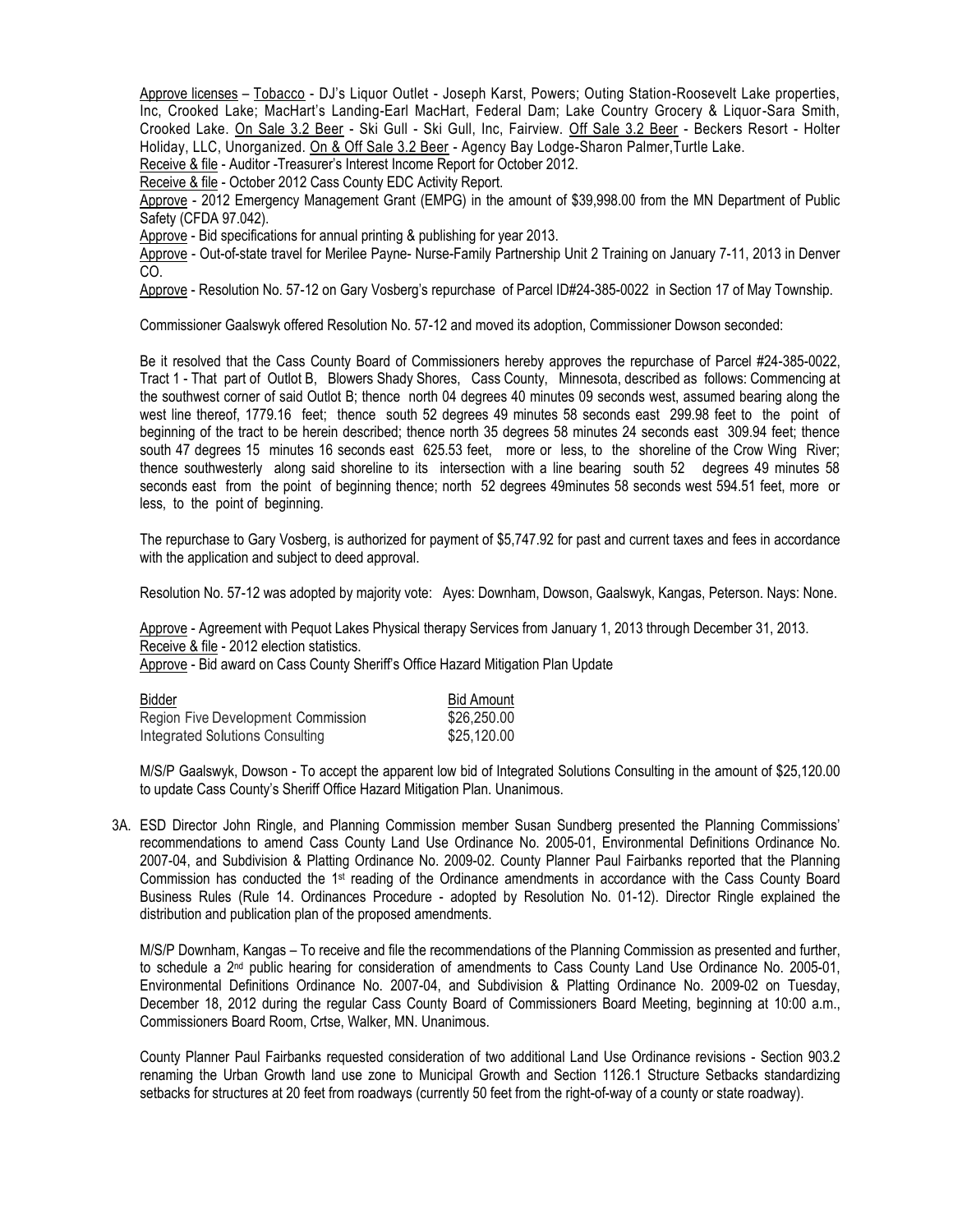M/S/P Dowson, Gaalswyk – To receive and file the recommendations of the County Planner as presented and further, to schedule consideration of the same at the 2<sup>nd</sup> public hearing on amendments to Cass County Land Use Ordinance No. 2005-01, Environmental Definitions Ordinance No. 2007-04, and Subdivision & Platting Ordinance No. 2009-02 on Tuesday, December 18, 2012 during the regular Cass County Board of Commissioners Board Meeting, beginning at 10:00 a.m., Commissioners Board Room, Crtse, Walker, MN. Unanimous.

4A. Sheriff Tom Burch requested Board action on the formation of a Cass County Teen CERT Program. A Community Emergency Response Team educates people in basic disaster response skills, such as fire safety, light search and rescue, team organization, and disaster medical operations. The program has a nationally developed curriculum to follow, and involves about 40 hours of training and then planning annual exercises, that will build additional hands on experience, and also includes an on-going continuing education process. Emergency Management Coordinator Kerry Swenson added that the Homeland Security and Emergency Management Agency has grant funding in the amount of \$2,800.00 to assist with the training (provided by Cass County Sheriff's staff) and equipment for 25 students. The plan would be to train and equip a new group each year to keep a constant staff of about 50 members. Sheriff Burch added that his Office will coordinate the program with Cass County school districts and other youth training programs.

M/S/P Dowson, Downham – To approve the concept of a Cass County Sheriff's Office Teen CERT Program, and further to approve submission to Homeland Security and Emergency Management Agency for grant funding in the amount of \$2,800.00 for training and equipment for the CERT Program. Unanimous.

4B. Sheriff Burch and Mr. Swenson discussed the existing Nixle alert system and a proposal from Code Red Service both of which provide instant electronic emergency management information to Cass County residents from the Sheriff's Office. The Code Red system would expand contact to landline phones in addition to the existing Nixle service to text message, email (over the Web or mobile application). The Nixle System presently has 490 registered recipients and the Sheriff recommended including information in the 2013 tax statements. By consensus the Board suggested to the Sheriff that notices be sent to Cass County Cities, and Townships as well. The quote from Code Red was in the amount of \$13,500.00 annually compared to the existing Nixle System in the amount of \$1,500.00 annually.

M/S/P Dowson, Gaalswyk - To maintain the existing Nixle System and to authorize the Sheriff's Office to include program information in the 2013 property tax statement mailing. Unanimous.

- 4C. Mr. Swenson reported that permit approval has been obtained from the State of MN for 16 solar powered public alarm sirens that had been installed by contractor Starry Electric Inc. in July & August of 2010. The electrician will provide approval documents so that there will be no question when and if anyone wants to add more solar powered sirens as the City of Lake Shore has talked about doing. The Board thanked Mr. Swenson for the update. No action necessary.
- 5A. Kevin Lee and Gary Pearson of North Memorial Ambulance presented the third quarter 2012 report for the Longville Ambulance Subordinate Service District (LASSD). Mr. Lee reported that LASSD transported or billed 169 patients vs. 171 for the same time period in 2011. Revenues were \$5,989 under budget, expenses were \$9,616 over budget, and the gross margin was 12.0%. Mr. Lee discussed community involvement, and added that the Brainerd region's overall patient satisfaction score was 93.3 with the North Memorial's Ambulance Division currently ranked 92.75 in a national survey. Mr. Pearson discussed potential changes in the Central Minnesota EMSRB Joint Powers membership noting that funding to the Region would remain unchanged. The Board thanked Mr. Lee and Mr. Pearson for the update.
- 6A. Social Services Manager Michele Piprude presented the annual Cass County Screening Team Report. Ms. Piprude discussed the out of home placement trends (38 placements over 30 days) from September 2011 through September 2012 - by agency, by age, by gender, by chemicals involved. Primary issues contributing to out of home placement included neglect(14), behavior(19), truancy(4), mental health(2), abuse(3) and medical(0). The Board discussed their support for related prevention and early intervention strategies initiated by community groups and HHVS.
- 6B. HHVS Director Reno Wells summarized the annual 2012 progress reports for Pine River Backus, Pillager, Cass Lake, HOWA, and Northland Area Family Centers.

M/S/P Dowson, Downham – To receive and file the annual 2012 progress reports for Pine River Backus, Pillager, Cass Lake, HOWA, and Northland Area Family Centers. Unanimous.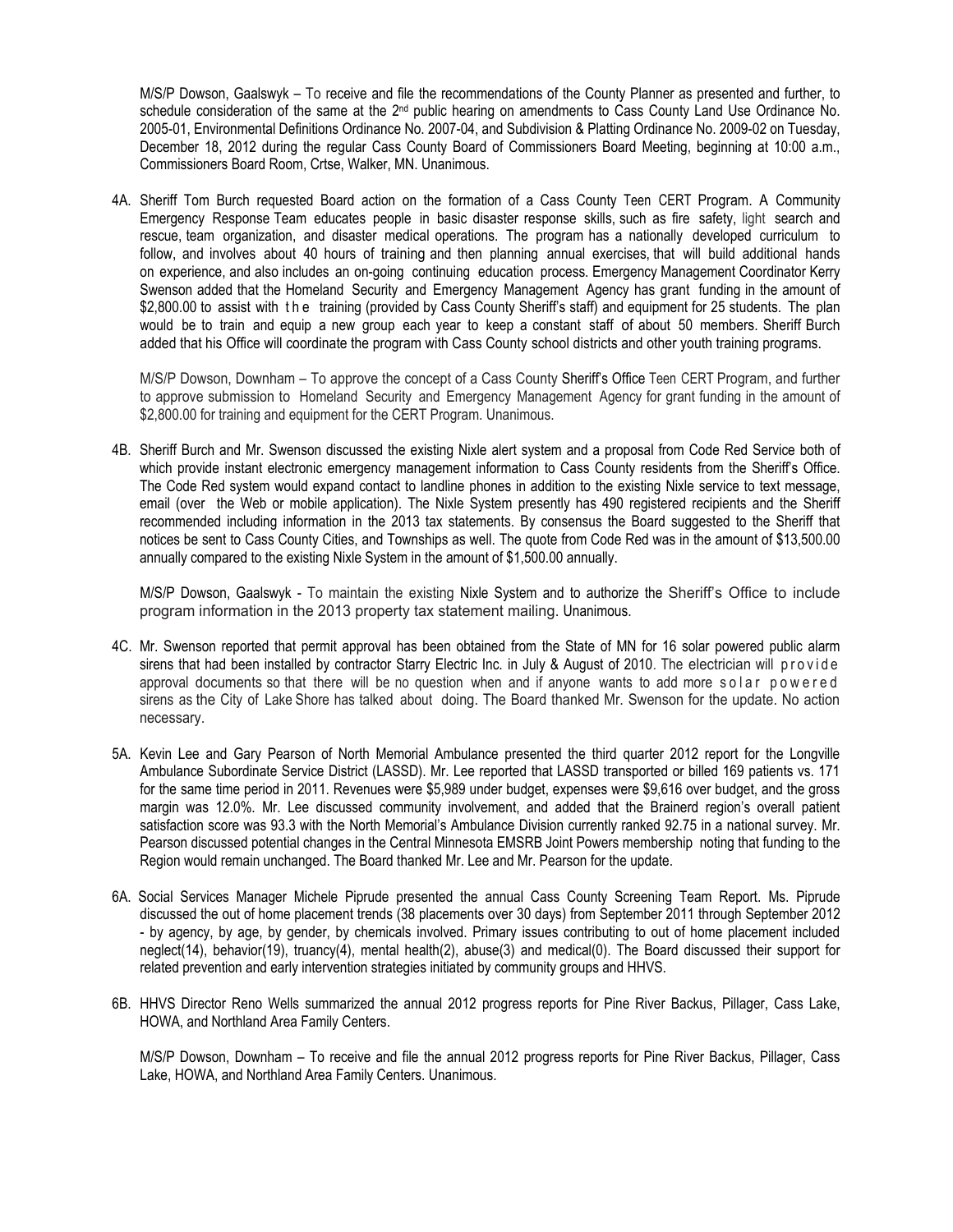6C. Mr. Wells presented the 2013 Interagency Agreement with Cass County/ Leech Lake Reservation Children's Initiative Collaborative Board, Cass County Board of Commissioners, Cass Lake/Bena School District, Walker/Hackensack/Akeley School District, Northland Community Schools, Pine River/Backus School District, Pillager School District and Bi-County CAP. Director Wells noted the Collaborative Board recommendation to not include the Leech Lake Reservation Tribal Council as a signatory due to a lack of participation. Director of Business Management Melanie Wolfe summarized Article IV. of the 2013 Interagency Agreement that Cass County agrees to contribute up to \$33,000.00 for the position of Children's Mental Health Coordinator, contributes to the Integrated Fund identified savings in out-of-home placement costs up to \$25,000.00 for mental health services, and will contribute \$5,000.00 to the Integrated Fund of the Cass County/Leech Lake Reservation Children's Initiative.

M/S/P Gaalswyk, Downham - To approve the 2013 Interagency Agreement by and between the Cass County/Leech Lake Reservation Children's Initiative Collaborative Board from January 1, 2013 through December 31, 2013. Unanimous.

7A. Land Commissioner Josh Stevenson presented a report indicating revenue from the 2012 land sale activity totaling \$740,675.00 from January 1, 2012 to October 27, 2012. Mr. Stevenson summarized the distributed amounts of \$78,000.00 to the Reforestation Account Refund Fund 73, \$662,675.00 distributed Tax Forfeit Account and \$364,471.25 to the Tax Forfeit Distribution list (Townships/Cities = \$39,760.50; Schools = \$79,521.00; County General Fund = \$79,521.00; Trails and Recreation = \$66,267.50; Reforestation = \$99,401.25), and \$298,203.75 to offset Land Department expenses.

Mr. Stevenson added that from January 1, 2011 to October 31, 2012 Cass County sold 583.40 acres of non-conservation land (320 acres with no public access, 220 acres with public access surrounded by private property, and 44 acres of platted land). From January 1, 2011 to October 31, 2012 Cass County purchased the 785.36 acres of conservation lands with Lessard Sams Outdoor Heritage Council Funds (LSOHC) which provided a "net" gain of public land from January 1, 2011 to October 31, 2012 of 201.96 acres providing public access to 1,501.96 acres of adjacent public land.

M/S/P Kangas, Gaalswyk – To receive and file the Cass County land sale activity report from January 1, 2011 through October 27, 2012. Unanimous.

7B. Mr. Stevenson reported back on the possible tour of area wood mills of Norbord Inc.(Solway), Potlatch(Bemidji), and Sappi Fine Paper Mills(Cloquet) that uses Cass County wood products. Mr. Stevenson requested Board approval to establish Monday December 17<sup>th</sup> as the tour date by the Board of the Potlatch and Norbord wood mills located in Bemidii and Solway.

M/S/P Dowson, Downham – To establish Monday, December 17th as a Board tour of Potlatch and Norbord Mills near Bemidji, MN and further, to contact the Sappi Fine Paper Mill (Cloquet) regarding a mill tour in the spring of 2013 after the MN State legislative session ends. Unanimous.

8A. Highway Engineer Dave Enblom requested Board action to approve Resolution No. 58-12, a master agreement with MnDOT to coordinate the delivery of transportation services and maximize the efficient delivery of such services.

Commissioner Gaalswyk offered Resolution No. 58-12 and moved its adoption, Commissioner Peterson seconded:

Whereas, The Minnesota Department of Transportation wishes to cooperate closely with local units of government to coordinate the delivery of transportation services and maximize the efficient delivery of such services at all levels of government; and

Whereas, Mn/DOT and local governments are authorized by Minnesota Statutes sections 471.59, 174.02, and 161.20, to undertake collaborative efforts for the design, construction, maintenance and operation of state and local roads; and

Whereas: the parties wish to able to respond quickly and efficiently to such opportunities for collaboration, and have determined that having the ability to write "work orders" against a master contract would provide the greatest speed and flexibility in responding to identified needs.

Therefore, be it resolved:

- 1. That the County of Cass enter into a Master Partnership Contract with the Minnesota Department of Transportation, a copy of which was before the Board.
- 2. That the proper County officers, County Board Chair and County Administrator, are authorized to execute such contract, and any amendments thereto.